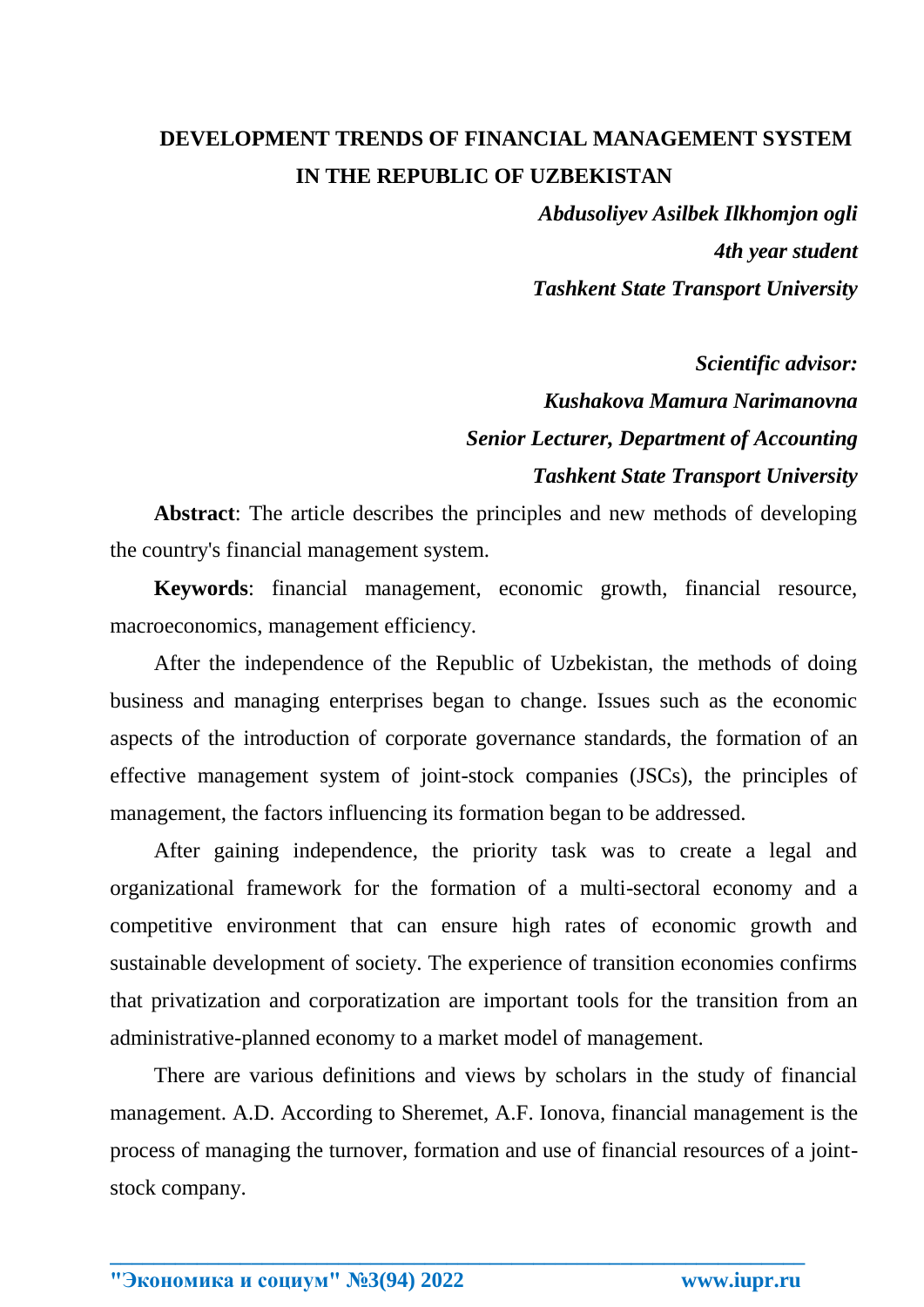According to A.N. Gavrilova, financial management is a system of financial management of a commercial joint-stock company, aimed at improving and developing financial relations through the constant introduction of new principles, forms, structures and methods of management in order to increase production efficiency.

E.I.Shokhina defines financial management as a science that studies the solution of strategic goals and tactical issues set for itself through the effective management of funds and the financial resources of the joint-stock company.

In the interpretation of SV Galitskaya, financial management is defined as the management of the assets of enterprises and the sources of their formation.

In our view, financial management is the science and art of managing the cash flows of joint stock companies by attracting the most rational sources of financial resources and using them with the greatest efficiency to achieve the strategic and tactical goals of joint stock companies.

The content of financial management is a much broader concept than its essence. In a market economy, the law of value plays a regulatory role, and financial relations cover the entire production process in joint-stock companies, including all economic relations. Therefore, financial management is a key component of the overall management system of a joint stock company. Financial management maximizing profits is simultaneously the goal of the entire management system, including technical and production management.

The financial decision-making process, like any management decision-making, consists of three stages.

Each type of decision requires specific information and analytical support. Forecasting and planning decisions are based on a generalized accounting report for a number of years or quarters using prospective, trend analysis methods. Decisions governing the course of business are based on operational, including accounting information, using rapid analysis methods. Evaluation and control decisions are based on a comparison of current and planned (forecast) data for the current reporting period, using retrospective, current analysis methods.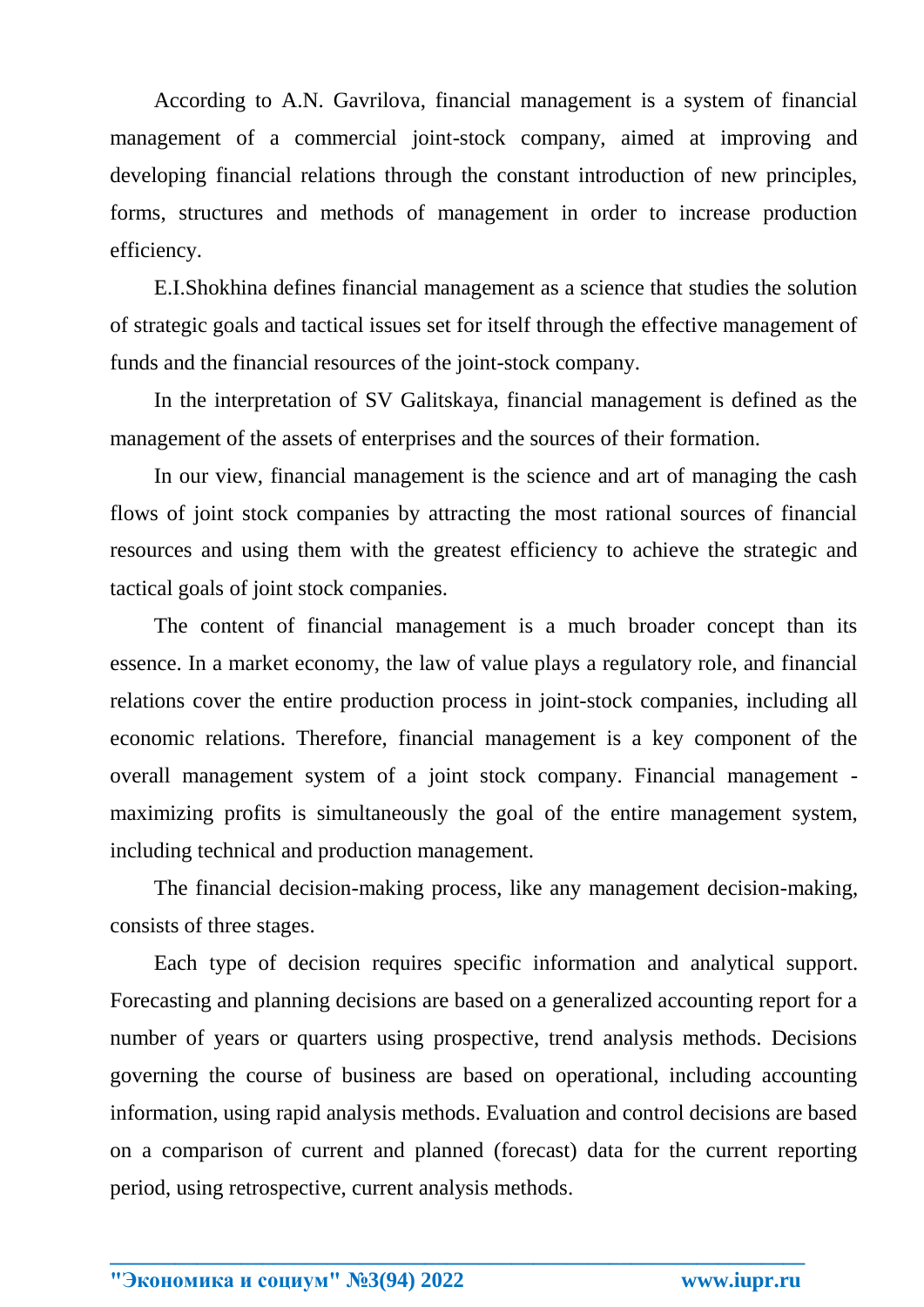The content of modern financial management is characterized by the deepening of methods of financial analysis and the solution of new problems associated with the transition of the Republic of Uzbekistan to market conditions. Such problems include, for example, the discounting of income and capital, the management of the capital structure by determining the cost of capital, the ability to use economic diagnostic methods, financial risk management, the effectiveness of financial support, and so on. is Addressing them in practical management will increase the effectiveness of financial management in joint stock companies.

Financial management is an integral part of the overall management system of a joint-stock company, and it, in turn, represents a system of rational management of the process of financing the economic activities of joint-stock companies, which includes the movement of financial resources and the formation of financial resources. Therefore, financial management can be described as a system of rational and efficient use of capital, a mechanism for managing the movement of financial resources aimed at increasing capital, investment growth and the growth of financial resources. Financial management focuses on supporting the normal flow of financial resources, whose effectiveness is characterized by turnover (turnover rate).

A new complex stage of the formation of a market economy in the Republic of Uzbekistan has created the need to teach financial management as a discipline of financial management of joint-stock companies, aimed at achieving strategic and tactical goals.

The priority goal of financial management is to maximize the economic efficiency of the property owner. Mechanisms to achieve this goal are effective dividend and investment policy, credit policy of the joint-stock company, adequate liquidity and optimal working capital policy, policy of optimal formation of the tax base.

The second goal of financial management complements and defines the priority goal. Its essence is to establish an effective business partnership in the joint-stock company with customers and creditors, business entities that serve the development of the business of this joint-stock company. The mechanism of ensuring the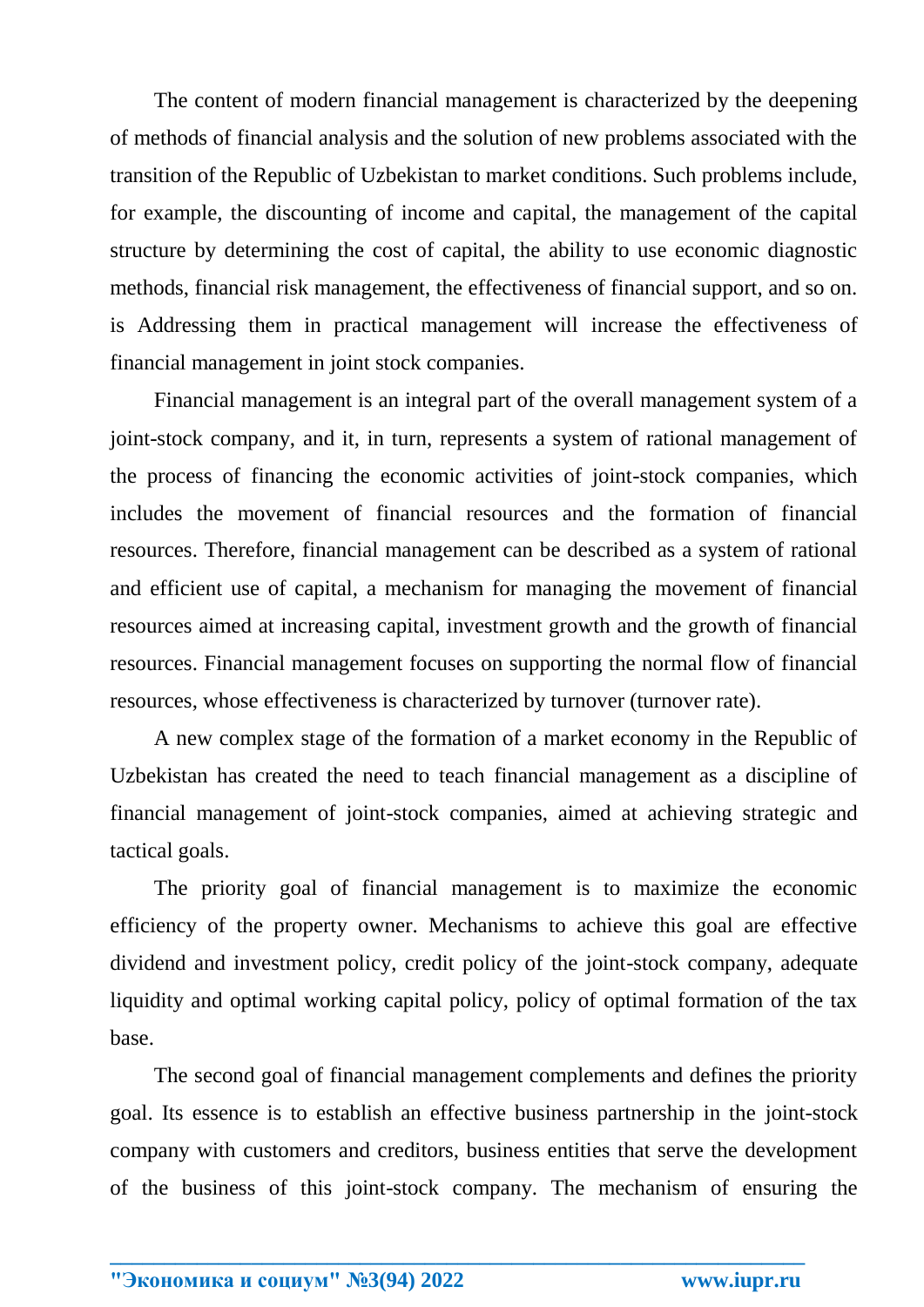effectiveness of business cooperation is based on the relationship of the parties, control over the full return and maturity of investments, guarantees, collateral, rent, commodity loans, banking services to create an effective scheme of servicing the principal amount of debt. Justify the terms of the bond loan, ensure the positive effect of financial support, etc. plays an important role.

Our next goal is to ensure the social responsibility of our joint-stock company. The sustainability of the business activity of the joint-stock company creates good prospects for expanding the tax base, increasing employment, increasing demand for means of production, supporting interdependent and interdependent trade relations between market participants inside and outside the country. Particular attention will be paid to social indicators influencing economic and financial growth, social planning, human capital investment, potential bankruptcy monitoring and business decision-making.

In the process of development of the country's economy, the goals of financial management will change.

As mentioned above, the goal of financial management is to maximize profits. However, maximizing the market value of a joint stock company is not always achieved automatically by maximizing the amount of profit it receives. For example, high profits can be fully spent on current purposes, as a result of which joint-stock companies lose their main source of financial resources for development. In addition, a higher rate of return can be achieved when the level of financial risk is higher, which may justify a decline in the market value of joint stock companies.

In conclusion, it should be noted that effective management practices in Uzbekistan are at the stage of development, facing problems associated with objective economic difficulties, imperfect regulatory framework, insufficient level of training. The following are typical for the modern economy: - low level of authorized capital of privatized joint-stock companies;

- the value of financial resources;

- low investment attractiveness of joint-stock companies;
- underdevelopment of the stock market and financial infrastructure.